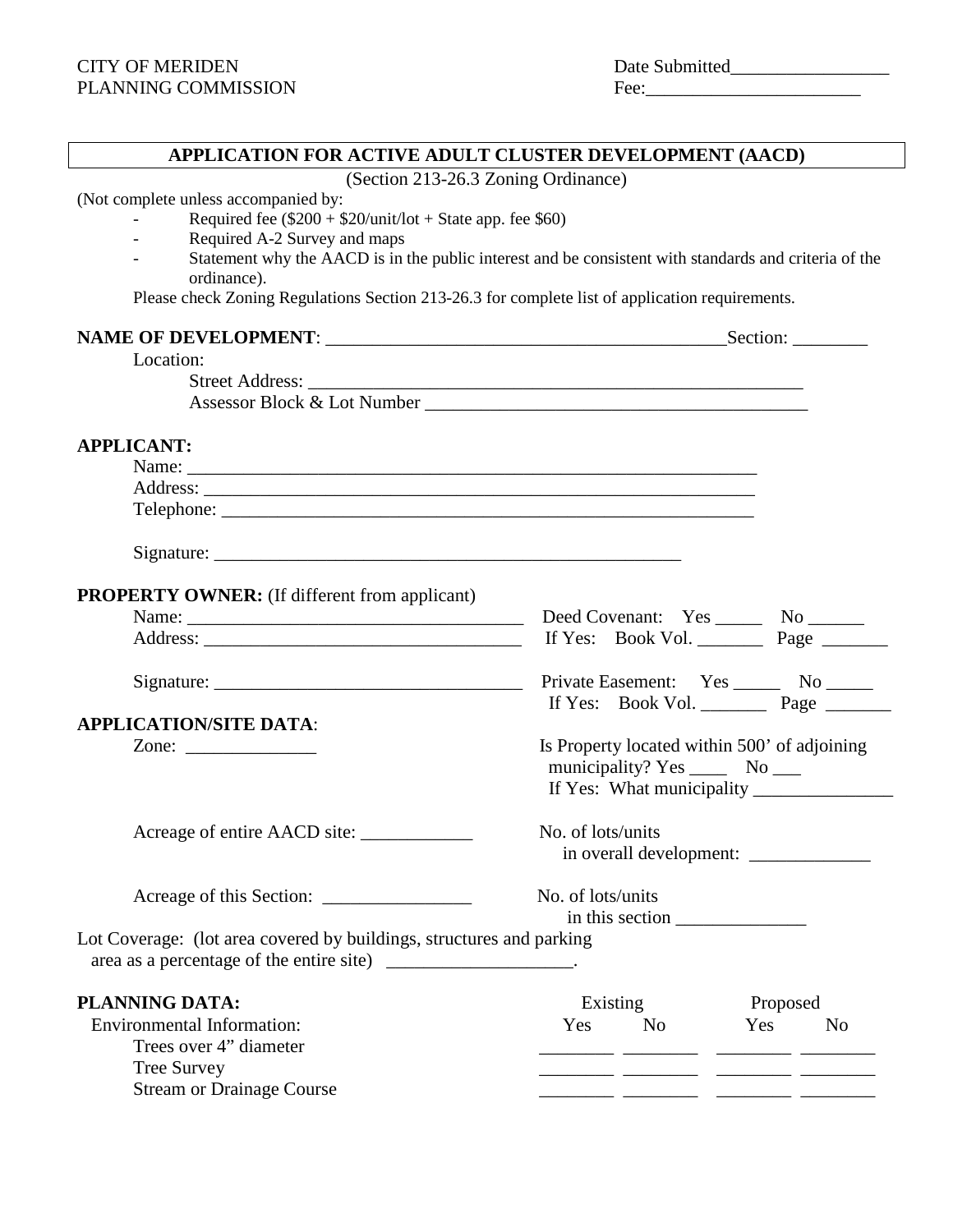|                                                                                                        | Existing |                | Proposed |                |  |
|--------------------------------------------------------------------------------------------------------|----------|----------------|----------|----------------|--|
|                                                                                                        | Yes      | No.            | Yes      | N <sub>0</sub> |  |
| Drainage basin survey                                                                                  |          |                |          |                |  |
| <b>Wet Retention Area</b>                                                                              |          |                |          |                |  |
| <b>Sedimentation Basins</b>                                                                            |          |                |          |                |  |
| Depth of Mean Water Table                                                                              |          |                |          |                |  |
| Soil Classifications (Type                                                                             |          |                |          |                |  |
| 100-yr. flood plain on site (Acreage?)                                                                 |          |                |          |                |  |
| <b>Lowest Elevation or Lowest Floor</b>                                                                |          |                |          |                |  |
| Designated wetland on site (Acreage?)                                                                  |          |                |          |                |  |
| Field verified by soils scientist                                                                      |          |                |          |                |  |
| <b>Inland Wetlands Commission Approval</b>                                                             |          |                |          |                |  |
| Steep slopes $-18\%$ or greater (Acreage?)                                                             |          |                |          |                |  |
|                                                                                                        |          |                |          |                |  |
|                                                                                                        |          |                |          |                |  |
|                                                                                                        |          |                |          |                |  |
|                                                                                                        |          |                |          |                |  |
|                                                                                                        |          | Existing       |          | Proposed       |  |
| Utility Information                                                                                    | Yes      | N <sub>0</sub> | Yes      | N <sub>0</sub> |  |
| <b>Public Water</b>                                                                                    |          |                |          |                |  |
| Size of nearest main                                                                                   |          | inches         |          |                |  |
| Distance from nearest main                                                                             |          | feet           |          |                |  |
| <b>Public Sanitary Sewers</b>                                                                          |          |                |          |                |  |
| Size of nearest trunk                                                                                  |          | inches         |          |                |  |
| Distance from nearest trunk                                                                            |          | feet           |          |                |  |
| <b>Private Septic Tanks</b>                                                                            |          |                |          |                |  |
| <b>Soil Classifications</b>                                                                            |          |                |          |                |  |
| (copy of seepage test report to be filed with app.)                                                    |          |                |          |                |  |
| <b>Public Storm Water Sewers</b>                                                                       |          |                |          |                |  |
| Size of nearest pipe                                                                                   |          | inches         |          |                |  |
| Name of Watercourse                                                                                    |          |                |          |                |  |
| (copy of drainage survey and pipe sizing calculations to be filed with application)                    |          |                |          |                |  |
| <b>Public Utility Easements</b>                                                                        |          |                |          |                |  |
| <b>Street Lights</b>                                                                                   |          |                |          |                |  |
| Sidewalks (required)                                                                                   |          |                |          |                |  |
| Street signs                                                                                           |          |                |          |                |  |
| Shade trees                                                                                            |          |                |          |                |  |
| Fire Hydrants                                                                                          |          |                |          |                |  |
| (pressure test report on adjacent hydrants within 1,000 feet of the site to be filed with application) |          |                |          |                |  |
|                                                                                                        |          |                |          |                |  |
|                                                                                                        |          |                |          |                |  |
|                                                                                                        |          |                |          |                |  |
|                                                                                                        |          |                |          |                |  |
|                                                                                                        |          |                |          |                |  |
|                                                                                                        |          |                |          |                |  |